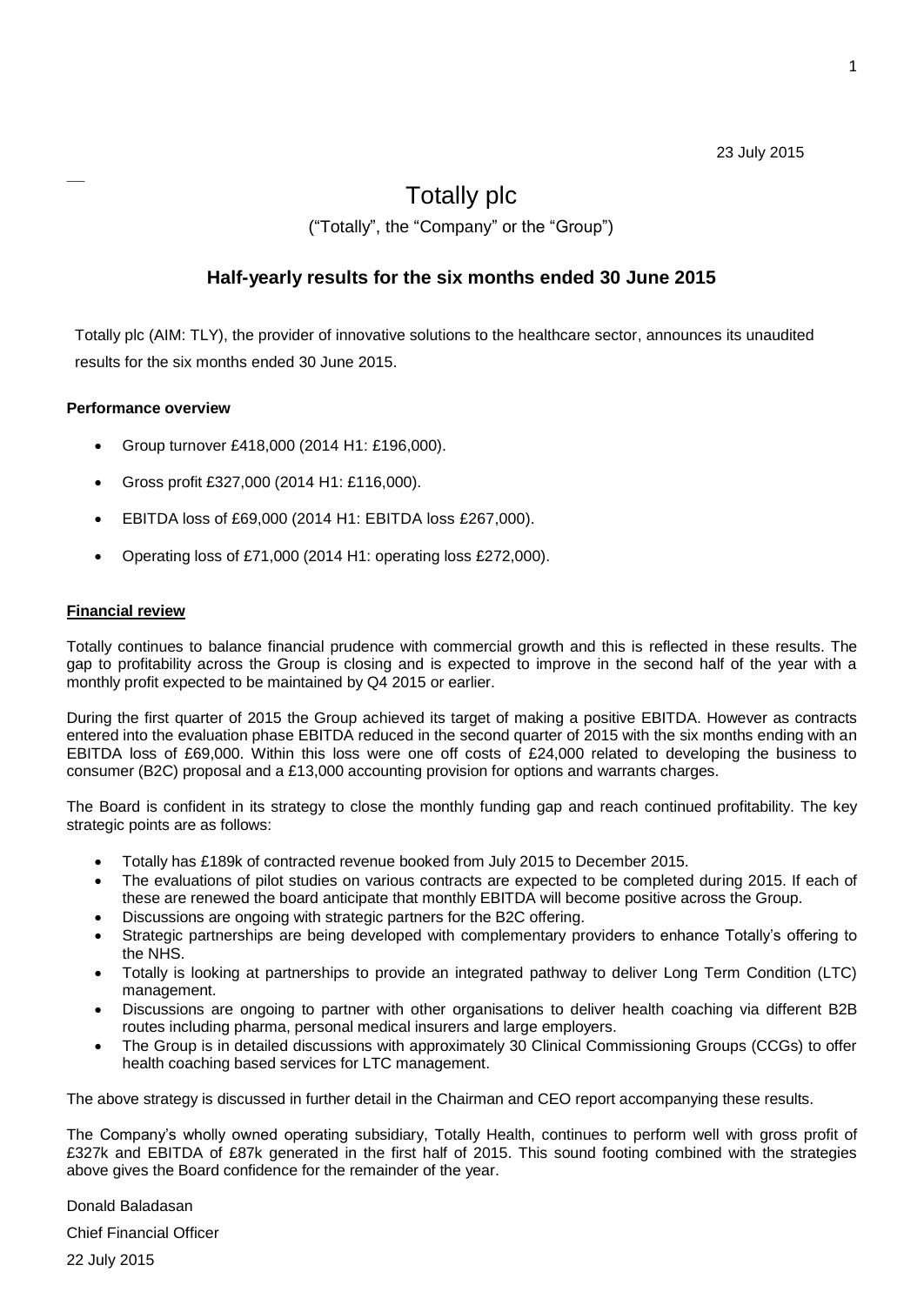#### **Joint Statement from Chairman and Chief Executive**

We are pleased to present the results for the six months ended 30 June 2015. During the period the Group made an operating loss of £71,000 (2014 H1: operating loss £272,000) on turnover of £418,000 (2014 H1: £196,000).

The first six months of 2015 has seen Totally Health secure its first working partnership with a national charity, namely The British Lung Foundation, with which we will be partnering to work with Somerset CCG delivering our Clinical Health Coaching services to support patients discharged from hospital following as admission relating to their long term condition of Chronic Obstructive Pulmonary Disease (COPD). Our services will be accompanied by on the ground services provided by The British Lung Foundation. This is an exciting opportunity for both Totally Health and The British Lung Foundation to further add to their portfolio of services which support people diagnosed with respiratory diseases.

During the same period *Which?* launched its on-line tools to support patient / customer decision making for birth options, elderly care (depression) and end of life / place of care. These are available across the UK and, following discussions with Totally Health, have included a link to the Patient Decision Aids developed and supported by Totally Health to add to the advice available for individuals. We are hoping to further support *Which?* as it develops.

Whilst the General Election has impacted on the number of new NHS contracts that we have secured during the first half of 2015, our pipeline continues to grow and we remain very optimistic of securing new clients during the second half of 2015.

We are also in advanced discussions with other sectors that we believe would benefit from the services of Totally Health and are confident that these will come to fruition during 2015. These include other healthcare sector providers such as pharma, personal medical insurers and large employers.

One particular area of work that is advancing well at this time is the Company's strategic decision to partner with other healthcare providers to deliver an integrated pathway management service, providing direct services to patients across the whole pathway of care. In order for us to deliver this end-to-end service we are currently engaged with many potential partners including those who can provide innovative healthcare mobile apps, risk stratification models and of course clinical content to underpin clinical decision and support.

We continue to focus on our innovative healthcare solutions, by refining the services that we already provide and developing new business models which we are confident will ensure that Totally Health can grow and further support all sectors of the healthcare market. We have added to our sales team during the first half of 2015, bringing in new expertise and knowledge to help us to continue to grow our business both with the NHS and other healthcare related sectors.

Our plans for the introduction of our B2C services continue to be refined whilst we work with various strategic partners to ensure we are fully prepared to launch this exciting new service later in the year.

All of the above is carefully aligned to allow Totally to deliver on its short to medium term strategy for Totally Health and how it supports care provision across all sectors of healthcare provision.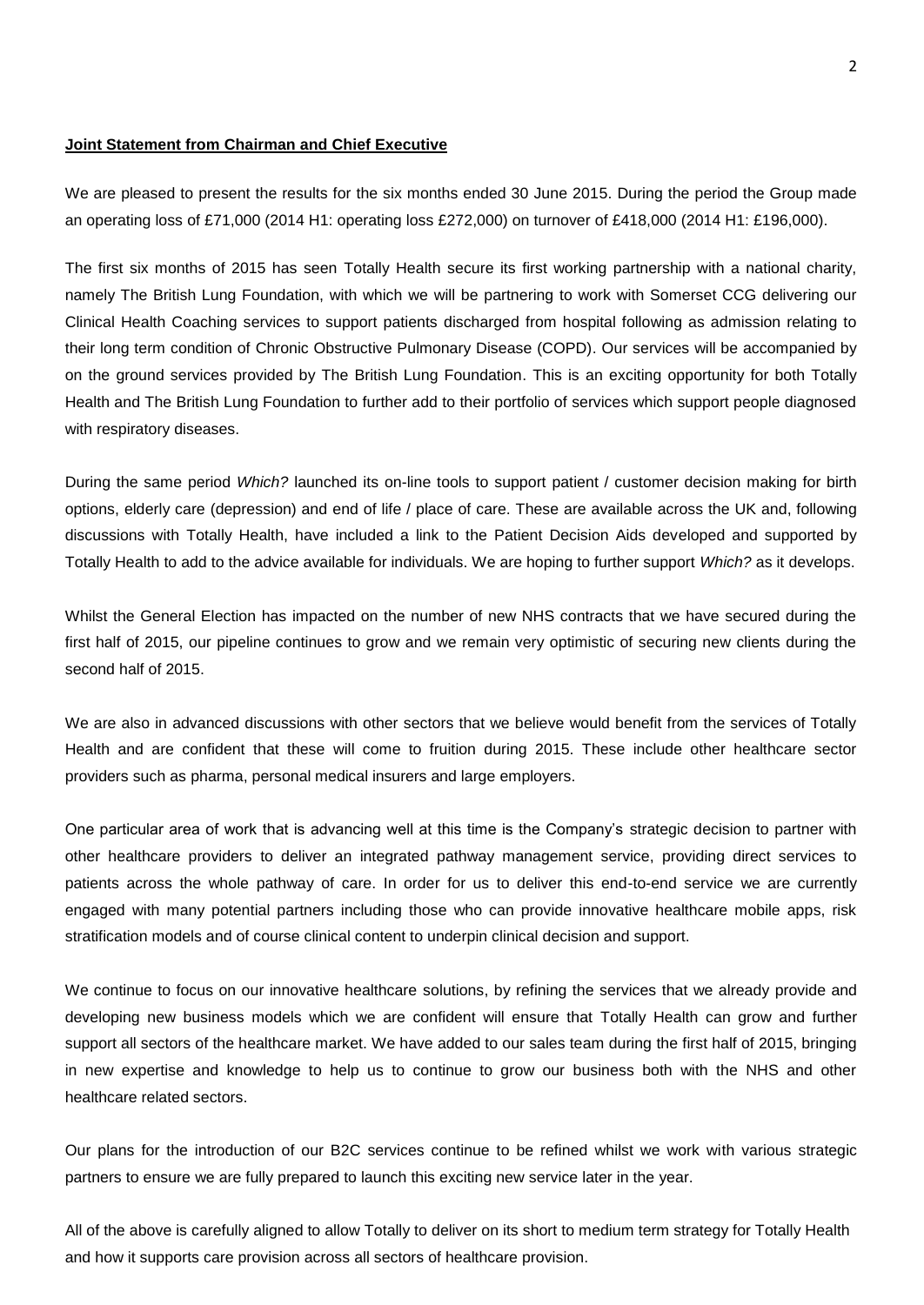Non-Executive Chairman Chief Executive Officer 22 July 2015

### **Operational Review**

We are working with a number of our current NHS clients at this time to evaluate the results from our pilot work with them and whilst this is not yet complete we are very pleased with the initial results. These show that not only have we continued to reduce demand for NHS services and, therefore, save the NHS money, with a reduction in unscheduled admissions to secondary care, but we have also successfully reduced activity across all sectors of the NHS by over 50% when compared to the same period prior to working with Totally Health, including; Primary Care (reduction in the demand for urgent GP appointments, calls to Out of Hours and 111 services) but also a reduction in A&E attendances for those patients enrolled onto our programmes and working with their clinical health coach. These results are reflected across COPD and other LTCs commissioned by the NHS.

Our longest running programme with Leicester City CCG was renewed for a further period until 31.3.16 where we continue to support patients with COPD. Leicester City decommissioned some elements of their service in order to focus on working with Totally Health which is good news as we enter our fourth year of working with this CCG.

Our overall pipeline continues to grow and our sales teams are confident that new clients will be secured during the second half of 2015. The General Election did impact on decision making processes across the NHS but discussions are now progressing well again.

Wendy Lawrence Chief Executive Officer 22 July 2015

For further information:

| <b>Totally plc</b><br>Wendy Lawrence (Chief Executive Officer) / Donald Baladasan (Finance Director)       | 020 3077 2202 |
|------------------------------------------------------------------------------------------------------------|---------------|
| Allenby Capital Limited (Nominated Adviser and Joint Broker)<br>Nick Naylor / Nick Athanas / Alex Brearley | 020 3328 5656 |
| <b>Optiva Securities Limited (Joint Broker)</b><br>Christian Dennis / Jeremy King                          | 020 3137 1902 |
| <b>Blytheweigh (Financial PR)</b><br>Tim Blythe / Wendy Haowei / Andrea Benton                             | 020 7138 3204 |

**Dr. Michael Sinclair Wendy Lawrence**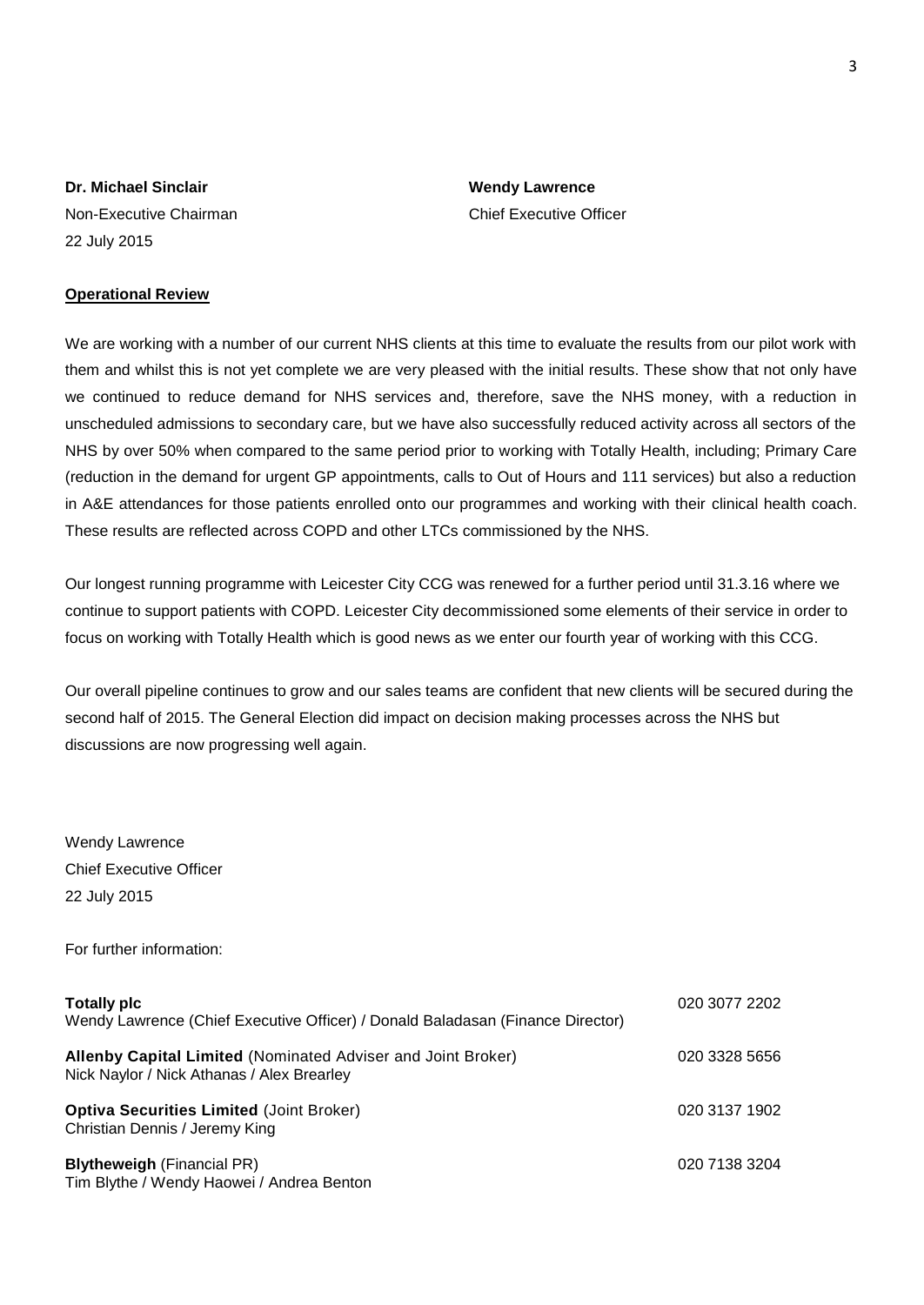## **Interim Consolidated Income Statement**

For the six months ended 30 June 2015

|                                                 | Six months<br>ended 30<br><b>June 2015</b> | <b>Six months</b><br>ended 30<br><b>June 2014</b> | Year<br>ended 31<br><b>December</b><br>2014 |
|-------------------------------------------------|--------------------------------------------|---------------------------------------------------|---------------------------------------------|
|                                                 | (Unaudited)                                | (Unaudited)                                       | (Audited)                                   |
|                                                 | £000                                       | £000                                              | £000                                        |
| Revenue                                         | 418                                        | 196                                               | 609                                         |
| Cost of sales                                   | (91)                                       | (80)                                              | (180)                                       |
| <b>Gross profit</b>                             | 327                                        | 116                                               | 429                                         |
| Administrative expenses                         | (396)                                      | (383)                                             | (855)                                       |
| Loss before interest, tax and depreciation      | (69)                                       | (267)                                             | (426)                                       |
| Depreciation                                    | (2)                                        | (5)                                               | (11)                                        |
| <b>Operating loss</b>                           | (71)                                       | (272)                                             | (437)                                       |
| Finance costs                                   | (1)                                        |                                                   | (1)                                         |
| Loss before taxation                            | (72)                                       | (272)                                             | (438)                                       |
| Income tax                                      |                                            |                                                   |                                             |
| Loss from continuing operations                 | (72)                                       | (272)                                             | (438)                                       |
| Profit on disposal                              |                                            | 86                                                | 96                                          |
| Loss attributable to the equity shareholders of |                                            |                                                   |                                             |
| the parent company                              | (72)                                       | (186)                                             | (342)                                       |

| <b>Earnings per share (Note 2)</b> |            |            |                   |
|------------------------------------|------------|------------|-------------------|
| <b>Basic and diluted: (pence)</b>  |            |            |                   |
| Continuing operations              | $(0.02)$ p | $(0.09)$ p | (0.13)p           |
| Discontinued operations            |            | 0.03p      | 0.03 <sub>p</sub> |
| <b>Total</b>                       | $(0.02)$ p | $(0.06)$ p | (0.10)p           |

The accompanying notes form part of the unaudited interim consolidated income statement.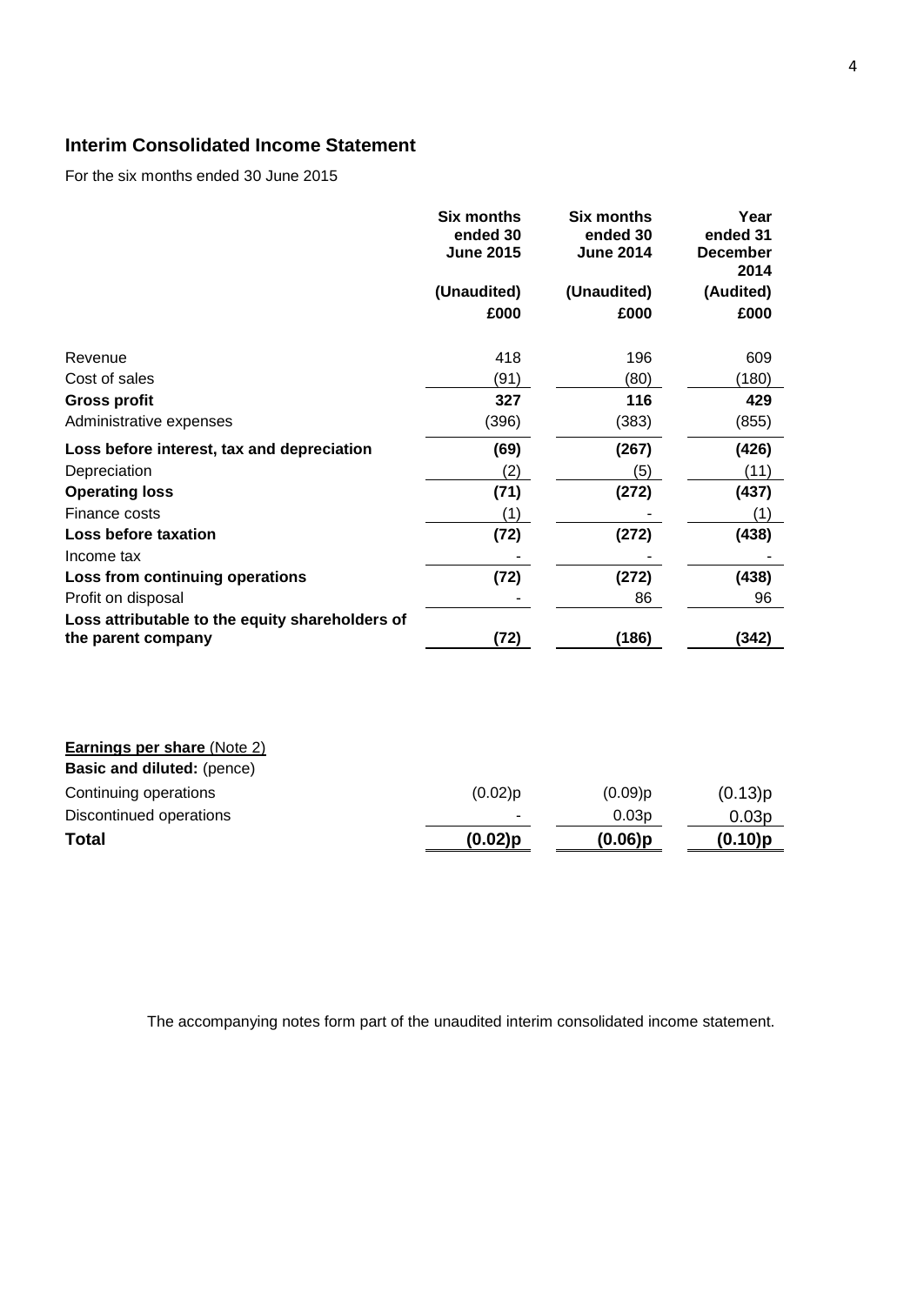### **Interim Consolidated Statement of Changes in Equity**

For the six months ended 30 June 2015

|                                                                               | <b>Share</b><br>capital | <b>Share</b><br>premium<br>account | <b>Profit and</b><br>loss<br>account | <b>Equity</b><br>shareholders'<br>deficit |
|-------------------------------------------------------------------------------|-------------------------|------------------------------------|--------------------------------------|-------------------------------------------|
|                                                                               | £000                    | £000                               | £000                                 | £000                                      |
| At 1 January 2014 (Audited)                                                   | 2,373                   | 3,847                              | (6, 439)                             | (219)                                     |
| Comprehensive loss for the period (Unaudited)                                 |                         |                                    | (186)                                | (186)                                     |
| At 30 June 2014 (Unaudited)                                                   | 2,373                   | 3,847                              | (6, 625)                             | (405)                                     |
| At 1 January 2014 (Audited)                                                   | 2,373                   | 3,847                              | (6, 439)                             | (219)                                     |
| Comprehensive loss for the year (Audited)                                     |                         |                                    | (342)                                | (342)                                     |
| Issue of share capital (Audited)<br>Credit on issue of warrants (Audited)     | 80                      | 300                                | 42                                   | 380<br>42                                 |
| At 31 December 2014 (Audited)                                                 | 2,453                   | 4,147                              | (6, 739)                             | (139)                                     |
| At 1 January 2015 (Audited)                                                   | 2,453                   | 4,147                              | (6, 739)                             | (139)                                     |
| Comprehensive loss for the period (Unaudited)                                 |                         |                                    | (72)                                 | (72)                                      |
| Issue of share capital (Unaudited)<br>Credit on issue of warrants (Unaudited) | 1                       | 1                                  | 13                                   | 2<br>13                                   |
| At 30 June 2015 (Unaudited)                                                   | 2,454                   | 4,148                              | (6, 798)                             | (196)                                     |

The accompanying notes form part of the unaudited interim consolidated statement of changes in equity.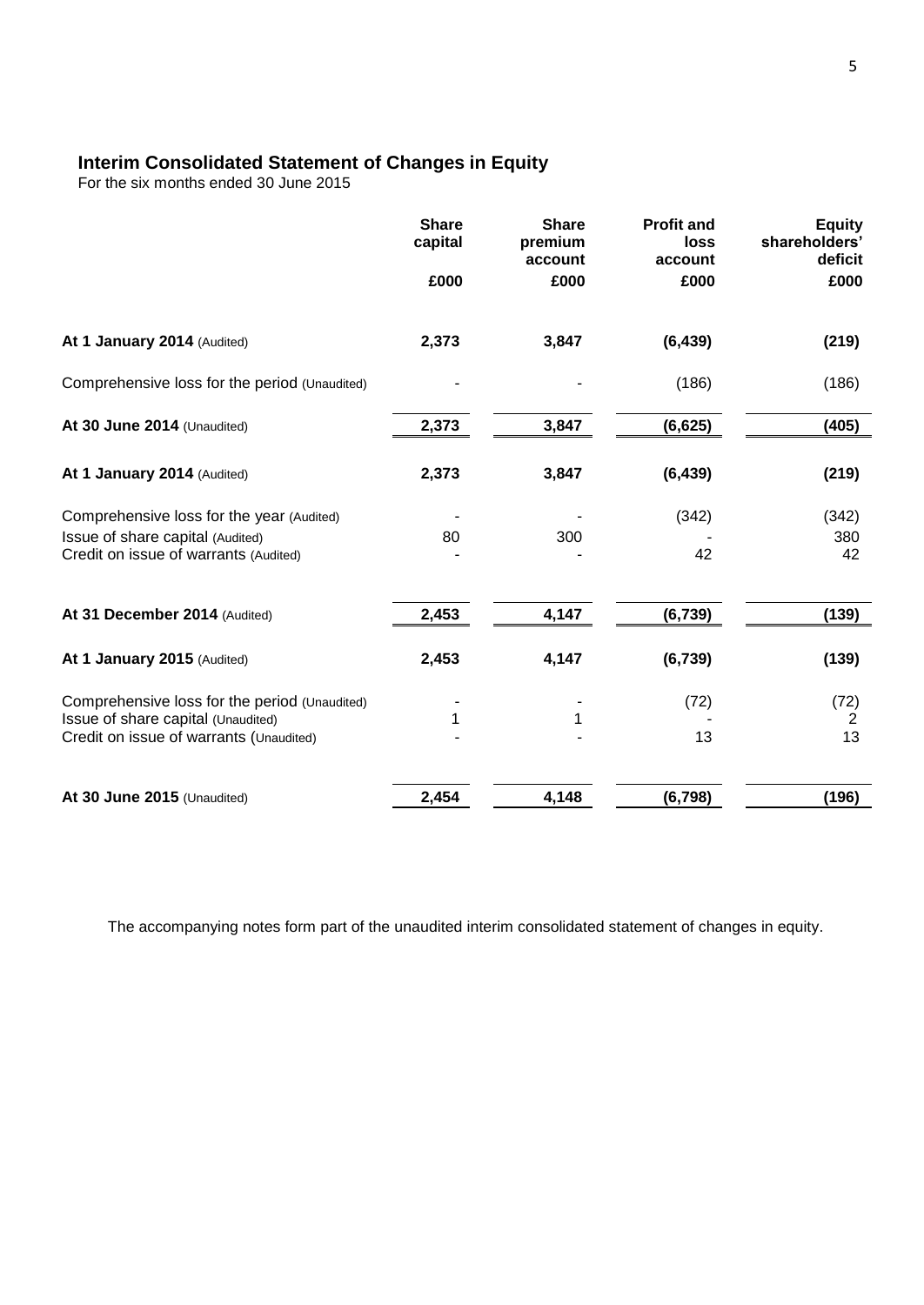## **Interim Consolidated Statement of Financial Position**

As at 30 June 2015

|                                     | 30 June<br>2015<br>(Unaudited)<br>£000 | 30 June<br>2014<br>(Unaudited)<br>£000 | 31 December<br>2014<br>(Audited)<br>£000 |
|-------------------------------------|----------------------------------------|----------------------------------------|------------------------------------------|
| <b>Non-Current Assets</b>           |                                        |                                        |                                          |
| Property, plant and equipment       | 5                                      | $12 \overline{ }$                      | 6                                        |
|                                     | $\overline{5}$                         | 12                                     | 6                                        |
| <b>Current Assets</b>               |                                        |                                        |                                          |
| Trade and other receivables         | 194                                    | 133                                    | 152                                      |
| Cash and cash equivalent            | 73                                     | 55                                     | 190                                      |
|                                     | 267                                    | 188                                    | 342                                      |
| <b>Total Assets</b>                 | 272                                    | 200                                    | 348                                      |
| <b>Current Liabilities</b>          |                                        |                                        |                                          |
| Trade and other payables            | (468)                                  | (605)                                  | (487)                                    |
| <b>Net Current Liabilities</b>      | (201)                                  | (417)                                  | (145)                                    |
| <b>Net Liabilities</b>              | (196)                                  | (405)                                  | (139)                                    |
| <b>Shareholders' Equity</b>         |                                        |                                        |                                          |
| Share capital                       | 2,454                                  | 2,373                                  | 2,453                                    |
| Share premium account               | 4,148                                  | 3,847                                  | 4,147                                    |
| Retained earnings                   | (6, 798)                               | (6,625)                                | (6, 739)                                 |
| <b>Equity shareholders' deficit</b> | (196)                                  | (405)                                  | (139)                                    |

The accompanying notes form part of the unaudited interim consolidated statement of financial position.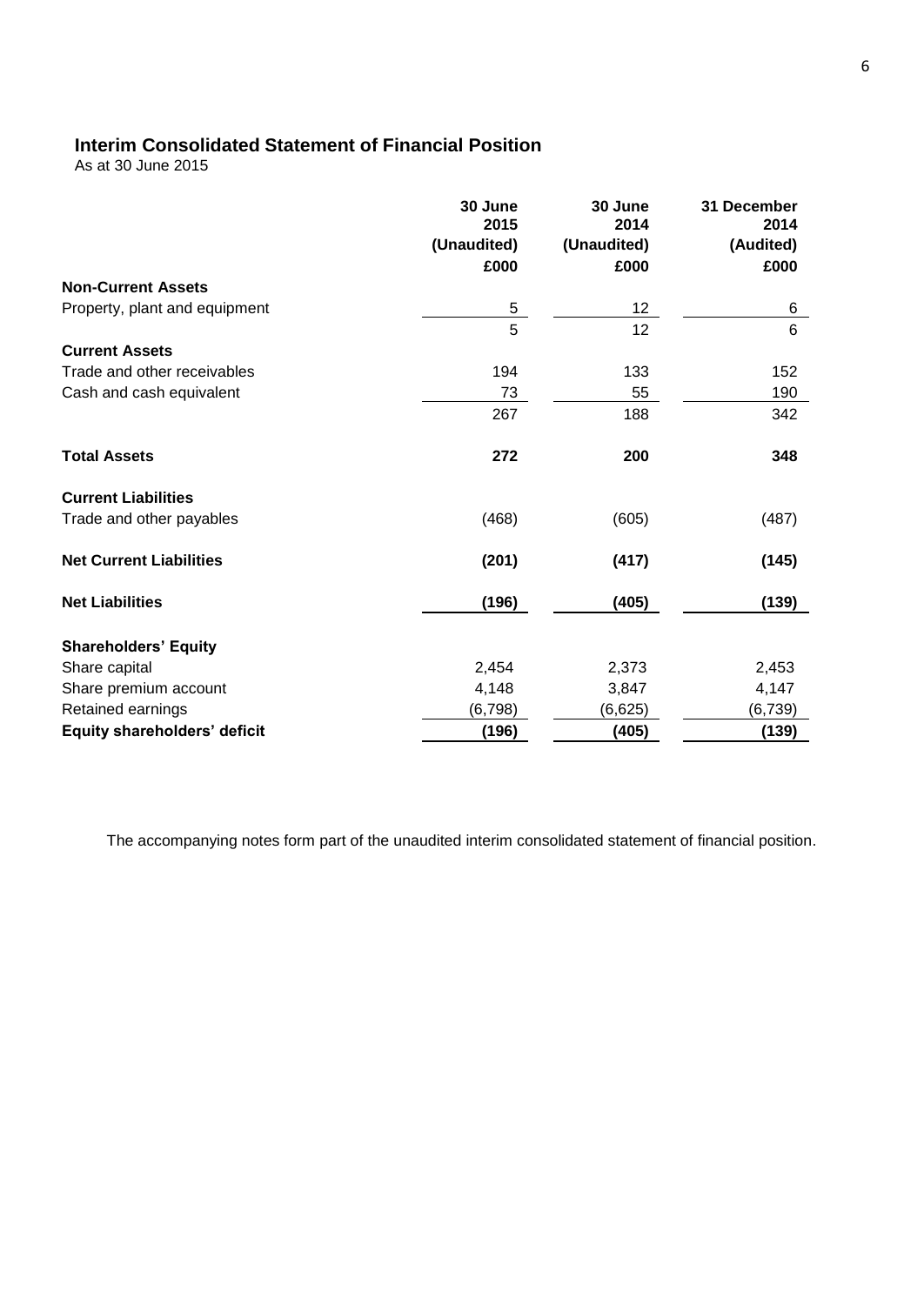## **Interim Consolidated Cash Flow Statement**

For the six months ended 30 June 2015

|                                                         | <b>Six months</b><br>ended 30<br><b>June 2015</b><br>(Unaudited)<br>£000 | <b>Six months</b><br>ended 30<br><b>June 2014</b><br>(Unaudited)<br>£000 | Year ended<br>31 December<br>2014<br>(Audited)<br>£000 |
|---------------------------------------------------------|--------------------------------------------------------------------------|--------------------------------------------------------------------------|--------------------------------------------------------|
| Cash flow from operating activities:                    |                                                                          |                                                                          |                                                        |
| Loss for the period                                     | (72)                                                                     | (186)                                                                    | (342)                                                  |
| Adjustments for:                                        |                                                                          |                                                                          |                                                        |
| Amortization and depreciation                           | 2                                                                        | 5                                                                        | 11                                                     |
| Options and warrants charge                             | 13                                                                       |                                                                          | 42                                                     |
| Movements in working capital:                           |                                                                          |                                                                          |                                                        |
| Movement in trade and other receivables                 | (42)                                                                     | (69)                                                                     | (88)                                                   |
| Movement in trade and other payables                    | (19)                                                                     | 133                                                                      | 15                                                     |
| Net cash flows from operating activities                | (118)                                                                    | (117)                                                                    | (362)                                                  |
| Cash flow from investing activities:                    |                                                                          |                                                                          |                                                        |
| Purchases of property, plant and equipment              | (1)                                                                      | (1)                                                                      | (1)                                                    |
| Net cash flows from investing activities                | (1)                                                                      | (1)                                                                      | (1)                                                    |
| <b>Cash outflow before financing</b>                    | (119)                                                                    | (118)                                                                    | (363)                                                  |
| Cash flow from financing activities:                    |                                                                          |                                                                          |                                                        |
| Issue of share capital, net                             | $\overline{c}$                                                           |                                                                          | 380                                                    |
| Net cash flow from financing activities                 | $\overline{2}$                                                           |                                                                          | 380                                                    |
| Net increase/(decrease) in cash and cash<br>equivalents | (117)                                                                    | (118)                                                                    | 17                                                     |
| Cash and cash equivalents at beginning of the           |                                                                          |                                                                          |                                                        |
| period                                                  | 190                                                                      | 173                                                                      | 173                                                    |
| Cash and cash equivalents at end of the period          | 73                                                                       | 55                                                                       | 190                                                    |

The accompanying notes form part of the unaudited interim consolidated cash flow statement.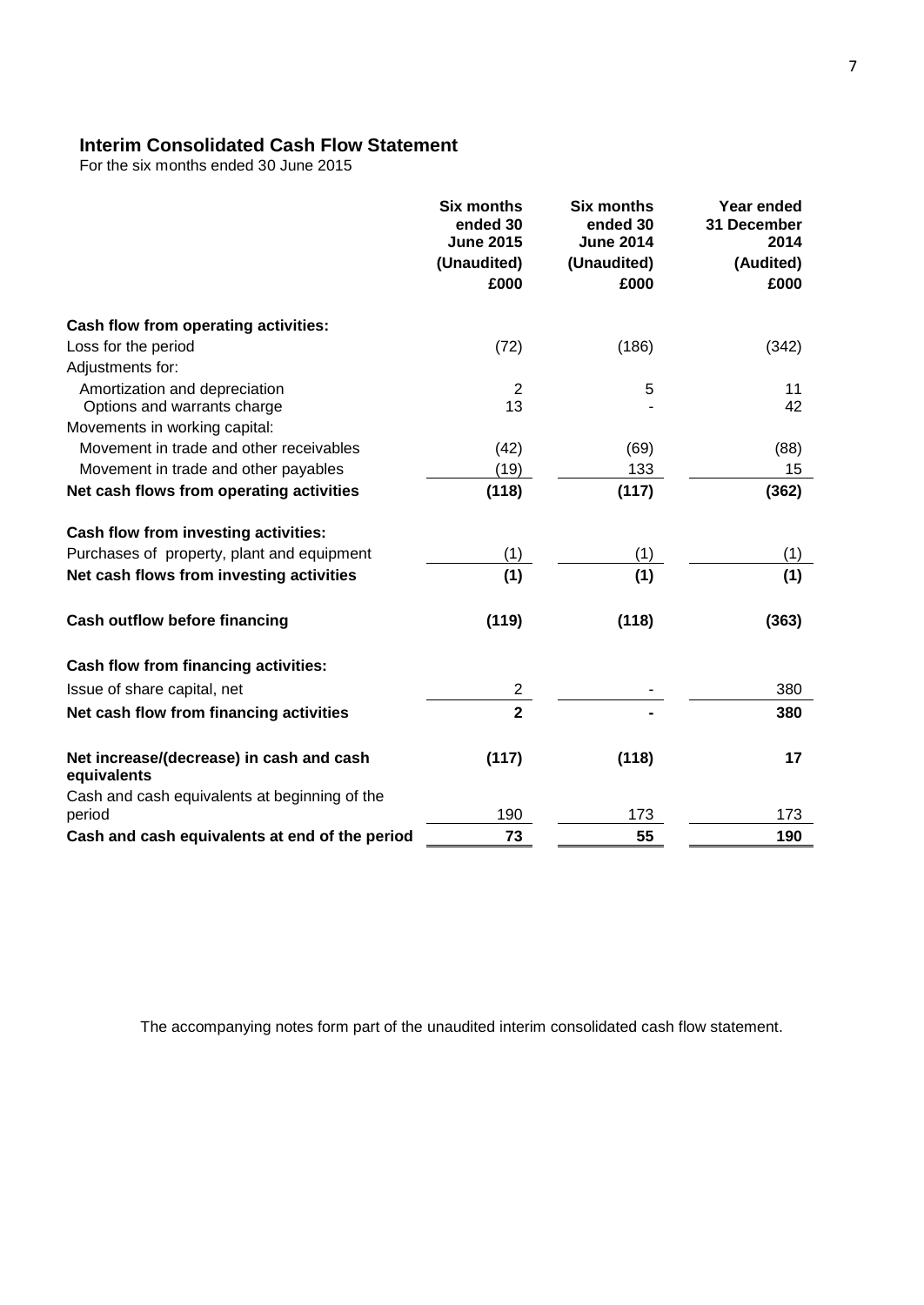### **Notes to the Interim Results**

#### **1. Basis of preparation**

Totally plc is a public limited company (the "Company") incorporated in the United Kingdom under the Companies Act 2006 (registration number: 3870101). The Company's Ordinary Shares are traded on the AlM Market of the London Stock Exchange ("AIM").

The Group's principal activities in the period under review have been the provision of innovative solutions to the healthcare sector, provided by the Group's wholly owned subsidiary, Totally Health Limited.

The interim report and accounts for the six months ended 30 June 2015 have been prepared using the recognition and measurement principles of International Financial Reporting Standards and Interpretations as endorsed by the European Union (collectively "Adopted IFRS").

These condensed consolidated interim financial statements for the half-year ended 30 June 2015 have been prepared in accordance with the AIM Rules for Companies and should be read in conjunction with the annual financial statements for the year ended 31 December 2014, which have been prepared in accordance with IFRS as adopted by the European Union. The interim consolidated financial statements do not include all the information and disclosures required in the annual financial statements.

The interim report and accounts have been prepared on the basis of the accounting policies set out in the Group's 2014 Annual Report and Accounts. The interim report and accounts do not comprise statutory accounts within the meaning of section 434 of the Companies Act 2006. These condensed consolidated interim financial statements were approved by the Board of Directors on 22 July 2015. The results for the six months to 30 June 2015 and the comparative results for six months to 30 June 2014 are unaudited. The comparative figures for the year ended 31 December 2014 do not constitute the statutory financial statements for that year.

As at 30 June 2015 cash balances amounted to £73,000, with current liabilities (as at 30 June 2015) of £468,000.

The Group is in regular contact with its principal creditors, who remain supportive, and the Directors believe that a combination of its current cash and projected revenues from existing and future contracts will enable it to meet its obligations and to implement its business plan in full. However due to the need to successfully convert the strong pipeline into contracts, there is an uncertainty which may cast doubt about the ability of the Group and the Company to continue as a going concern. Inherently, there can be no certainty in these matters, but the Directors believe that the trading forecasts are realistic and that the going concern basis of preparation continues to be appropriate.